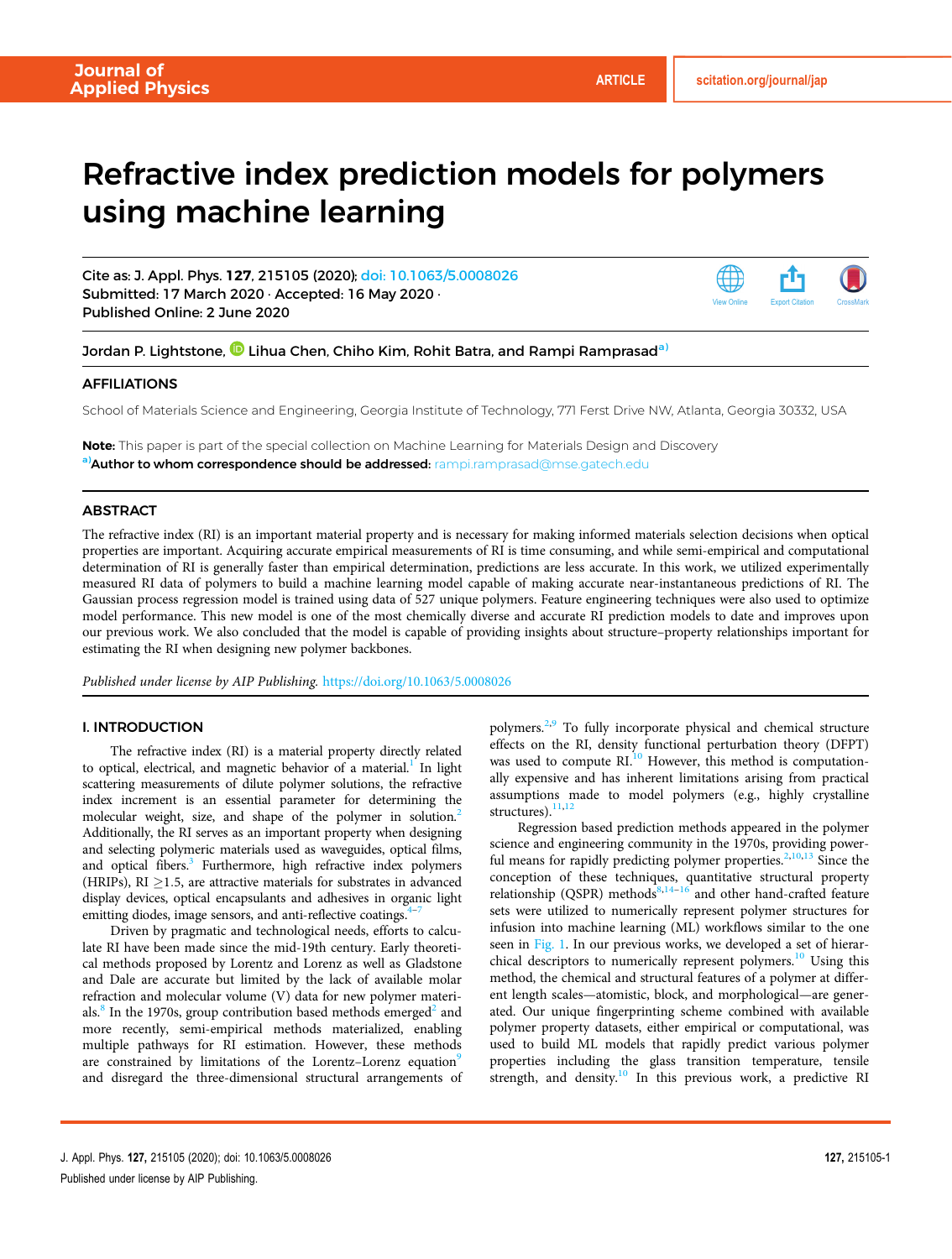<span id="page-1-0"></span>

model was trained on DFPT computed data. There were limitations in this model due to the assumptions inherent to DFPT simulations $17$  (such as the assumption of highly compact crystalline structures which led to over-estimation of the RI in the training set).

Here, we trained and optimized a ML model for predicting RI using experimentally measured RI of 500 polymers. A unique hierarchical polymer fingerprinting scheme, $10<sup>-10</sup>$  $10<sup>-10</sup>$  a feature reduction technique, and the Gaussian process regression (GPR) algorithm were used to train the ML model. The performance of the developed model was bench-marked against our previous work and validated using 27 polymers entirely distinct from the training set. We believe the resulting model instantaneously and accurately predicts RI of new polymers while identifying critical features necessary for designing polymer structures to achieve specific RI values. These contributions can assist in the rational design and screening of polymer candidates for applications where optical properties, specifically RI, are crucial for design specifications.

# II. DATASET AND METHODOLOGY

# A. Dataset

Our dataset is comprised of experimentally measured RI of 527 polymers at room temperature. The polymers in this dataset are made of nine chemical species including H, C, N, O, S, Si, F, Cl, and Br and span multiple polymer classes, e.g., polyoxides, polyvinyls, polyolefins, polyamides, polyimides, polyureas, polyethers, etc. As illustrated in Fig. 2(a), RI values range from 1.3 to 2.0 and follow a bell-shape distribution, i.e., with the majority of data located from 1.4 to 1.8. Only a few data points are available in high  $(>1.8)$  and low  $(<1.4)$  RI ranges, respectively. Data were obtained from numerous publicly available sources, including the Polymer Handbook,<sup>[18](#page-4-0)</sup> Handbook of Polymers,<sup>19</sup> and Polymer Data Handbook.<sup>[20](#page-4-0)</sup> Data were also acquired from literature sources<sup>[8](#page-4-0)</sup> and online repositories. $10,21$  $10,21$  $10,21$  When multiple RI values were reported for the same polymer, the median RI of the set was chosen to avoid



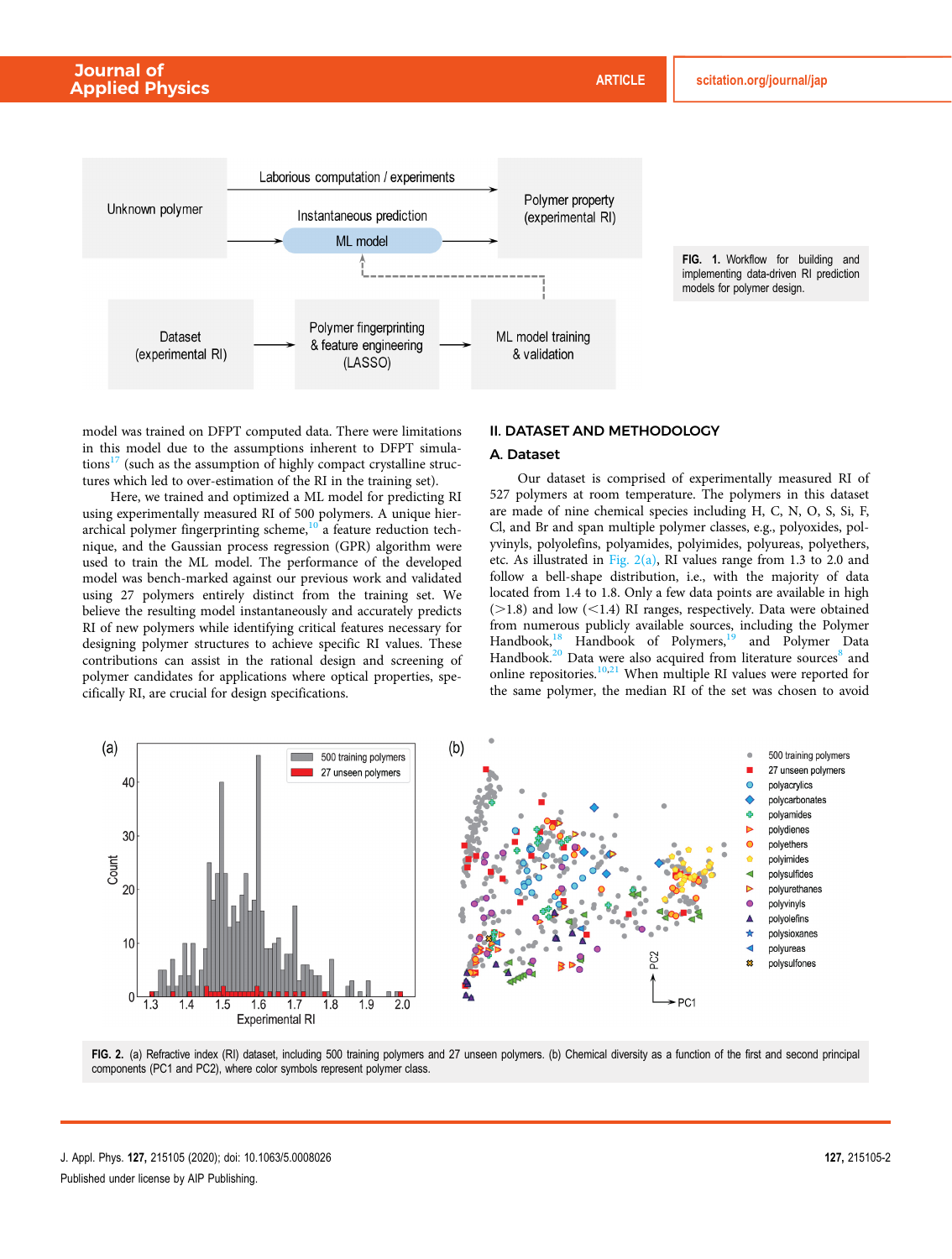<span id="page-2-0"></span>irregularities caused when averaging outlying values. $22$  In this work, 500 of the 527 points were used to train the ML model with fivefold cross-validation (CV), while the remaining 27 polymers were withheld to validate the developed ML model.

## B. Features engineering

A hierarchical fingerprinting scheme generated features that numerically represent the chemical and bonding relationships red of a polymer. It includes (1) atomic-level features that capture atomic information of " $A_iB_jC_k$ " fragments (*i*, *j*, and *k* are the number of fold-coordinated A, B, and C atoms, respectively); (2) block-level features which describe the presence of a set of 500 predefined building blocks typically found in polymers; and (3) morphological-level features that cover information at chain-level scale, e.g., the length of the side chains and fraction of atoms that are part of rings. More detailed descriptions of our fingerprinting technique have been described previously.<sup>10</sup> Using this fingerprinting scheme, 388 features (denoted by  $X_{All}$ ) were generated for all 527 polymers. Feature values for all 527 polymers were normalized from 0 to 1.

In addition, we performed principal component analysis (PCA) on the entire 527 polymer dataset with all 388 features to visualize the breadth of the chemical and structural diversity. In [Fig. 2\(b\),](#page-1-0) the first (PC1) and second (PC2) principle component values for each polymer were plotted. Various polymer classes were labeled by colored symbols in Fig.  $2(b)$ , revealing the diverse chemical space in consideration.

To identify relevant features, the Least Absolute Shrinkage and Selection Operator regression (LASSO) method was used to fit the entire training set (500 polymers) and the initial 388 features with fivefold CV. By optimizing the regularization term, the model with the highest  $R^2$  coefficient was obtained. Upon completion, 21 features (denoted by XLASSO) with non-zero coefficients remained and were subsequently used to train ML models in Sec. III.

#### C. Gaussian process regression

Gaussian process regression (GPR) with the radial basis function (RBF) kernel was applied to train the ML models. The co-variance function between two polymers with features  $x$  and  $x'$ is expressed as

$$
k(\mathbf{x}, \mathbf{x}') = \sigma_f \exp\left(-\frac{1}{2\sigma_l^2} ||\mathbf{x} - \mathbf{x}'||^2\right) + \sigma_n^2.
$$
 (1)

Here,  $\sigma_f$ ,  $\sigma_l$  and  $\sigma_n$  denote the variance, the length-scale parameter, and the expected noise in the RI dataset, respectively. Each value was determined by maximizing the log-likelihood estimate during the model training process. In addition, fivefold CV was adopted in all ML models to avoid overfitting. The root mean squared error (RMSE) and the  $R^2$  coefficient were the two metrics used to evaluate the performance of the GPR models.

In order to understand the effect of training set size on prediction accuracy, models were generated using increasing training set sizes. Initially, 100 polymers were randomly selected from the training set and used to train a model. The training set in subsequent models increased by 50 polymers until the entire 500 polymer dataset was used for training. 50 models were developed for each training set size and the average RMSE and standard deviation were calculated for all 50 models. The results from this process were used to build the learning curve shown in Fig. 3(a).

## III. RESULTS AND DISCUSSION

As illustrated in Fig.  $3(a)$ , the performance of developed ML models were evaluated using the learning curves, which show the average training and test RMSE as a function of training set size. The test set in this figure refers to 500 minus the training set size, all of which are distinct from the 27 polymers used for model validation. The error bars represent 1 standard deviation of the average



FIG. 3. (a) Prediction accuracy for ML-X<sub>All</sub> and ML-X<sub>LASSO</sub> models trained using different train set sizes, averaged over 50 runs. The corresponding test set sizes in (a) are equal to the difference between total training dataset (500) minus the train set size. (b) Parity plot obtained from the ML-X<sub>LASSO</sub> model (21 features) with train and test set size of 450 and 50, respectively. (c) Parity plot obtained from ML-XLASSO model using the entire training set, including prediction of the 27 unseen with the ML-XLASSO and prediction using the ML- $X_{D FPT}$  from our previous work.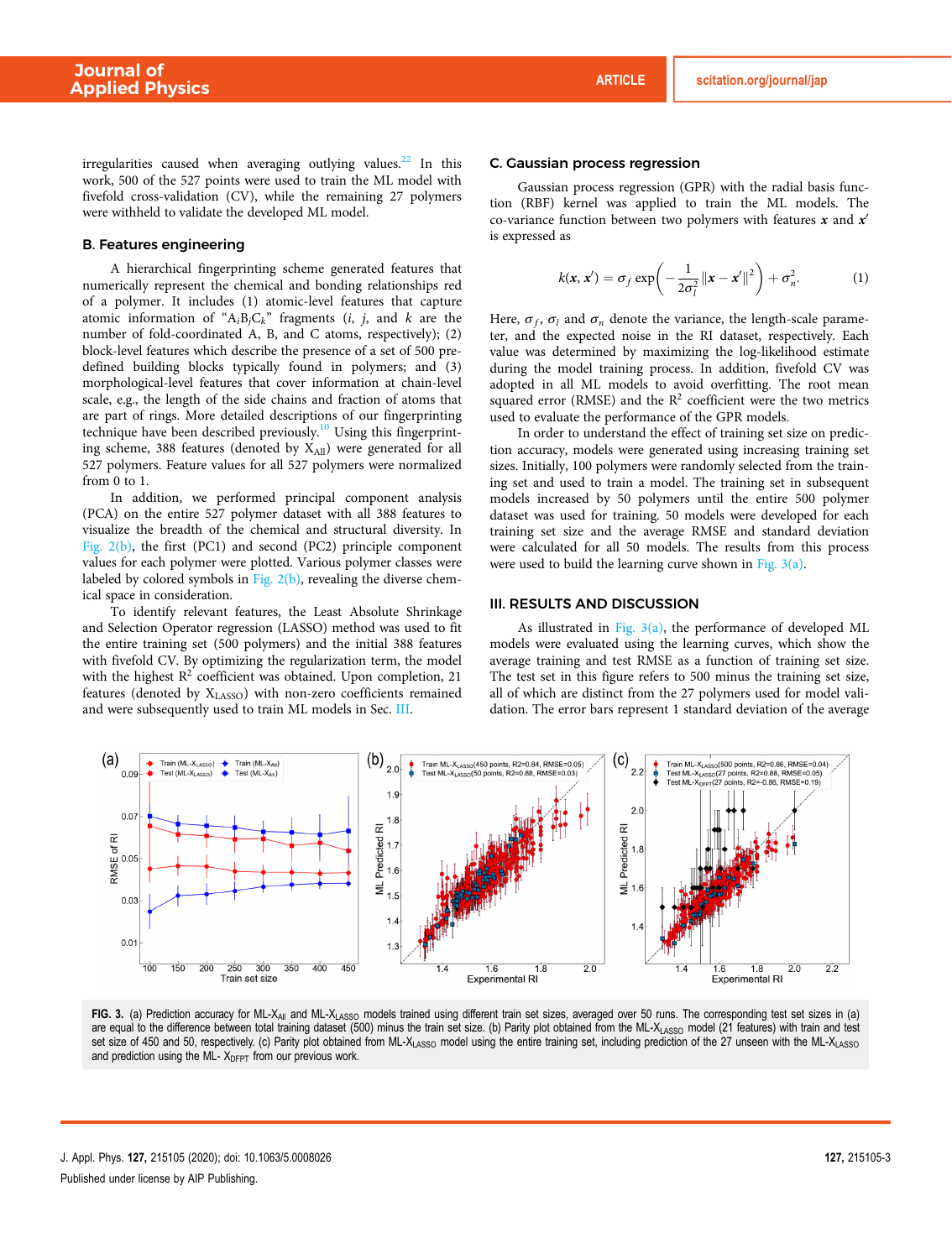<span id="page-3-0"></span>RMSE values over 50 runs. As expected, the test RMSE of the ML model trained with all initial features (ML-XAII) and LASSO reduced features (ML-X<sub>LASSO</sub>) decreased with increasing training set size. We also note that models trained with XLASSO features, on average, led to lower test RMSE than  $X_{All}$  features, demonstrating that LASSO regression is an effective method for eliminating irrelevant features in this work. Further, ML-XLASSO provides a test RMSE of  $0.05$  (<4% of absolute RI values), when 90% of the training set was used. A corresponding parity plot is shown in [Fig. 3\(b\)](#page-2-0), i.e., experimental RI vs ML predicted RI using ML-X<sub>LASSO</sub>. The error bars in the plot represent the GPR uncertainty.

The RIs ranging from 1.8 to 2.0 are underestimated  $(\leq 10\%)$ by the ML model. This is a result of sparse training data in this specific region [see Fig.  $2(b)$ ]. Table S1 in the [supplementary](https://doi.org/10.1063/5.0008026#suppl) [material](https://doi.org/10.1063/5.0008026#suppl) shows five HRIPs with under-predicted RI. One commonality among the repeat units is the presence of rings on the main chain. In addition, all five examples contain S and or N. Although these features correlate positively with RI (see Fig. 4), perhaps the degree to which these features contribute to high RI is not enough. It is possible other feature reduction techniques would have yielded a more accurate feature set. Features such as number or weight average molecular weight or stereochemistry not present in the current feature set could also improve prediction of HRIPs. Despite the under-prediction of HRIPs, a test RMSE of 0.05 is achieved with the ML-XLASSO model.

To validate the generality and accuracy of the developed ML models, the RI of 27 unseen polymers was predicted using the ML-X<sub>LASSO</sub> model trained with the entire dataset (500 data points). These 27 unseen polymers were entirely unique structures from the training set, and their RI uniformly spanned the range (1.3–2.0) of the training set, as shown in [Fig. 2.](#page-1-0) In addition, we compared the predicted RI of 27 unseen polymers using ML-XLASSO and our previous ML model trained on 400 DFPT computed data (ML-X<sub>DFPT</sub>).<sup>1</sup>

[Figure 3\(c\)](#page-2-0) shows ML-XLASSO predicted RI of 500 training polymers, ML-XLASSO predicted RI of 27 unseen polymers, and ML- X<sub>DFPT</sub> predicted RI of the same 27 unseen polymers. We note that the ML-XLASSO model can accurately predict RI of 27 unseen polymers, with the test RMSE of 0.05 and  $\mathbb{R}^2$  of 0.88. Our previous ML-X<sub>DFPT</sub> had a test RMSE of 0.19 and an  $\mathbb{R}^2$  of 0.86, which indicates that the present ML-XLASSO model has better RI prediction capabilities (higher  $R^2$  and lower RMSE), when compared with the ML-XDFPT model. The experimentally measured RI (EXP) and the ML-XLASSO and ML-XDFPT predicted RI values of the 27 unseen polymers are summarized in Table S1 in the [supplementary](https://doi.org/10.1063/5.0008026#suppl) [material](https://doi.org/10.1063/5.0008026#suppl). All 27 polymers predicted using the ML-X<sub>DFPT</sub> were overpredicted. In fact, of the entire 527 experimental dataset, only 19 RI were not over-predicted. There are two main reasons for the improved results. First, in the ML-X<sub>LASSO</sub>, experimental values used for training overcome the accuracy problem of the DFPT training data mentioned earlier. Second, a more diverse chemical space of polymers is present in the ML- $X_{LASSO}$  training dataset. Figure  $3(c)$ indicates that the ML-XLASSO model accurately predicted the RI of new polymers and could act as a tool for predicting the RI of novel polymer structures.

| Correlation<br>with RI  | Representative features |                                                                                                                                        |                                                                                                                                                                                                                                                                                                                                                                                                                                                                                                       |             |  |
|-------------------------|-------------------------|----------------------------------------------------------------------------------------------------------------------------------------|-------------------------------------------------------------------------------------------------------------------------------------------------------------------------------------------------------------------------------------------------------------------------------------------------------------------------------------------------------------------------------------------------------------------------------------------------------------------------------------------------------|-------------|--|
| Positive<br>correlation | Atomic &<br>block level | )c=s=c(                                                                                                                                | $c=c$<br>$R = c = c \begin{matrix} R & R - c \equiv c - R & R & R \\ R & R - c \equiv c - R & R & R \\ R & R & R & R \\ R & R & R & R \\ R & R & R & R \\ R & R & R & R \\ R & R & R & R \\ R & R & R & R \\ R & R & R & R \\ R & R & R & R \\ R & R & R & R \\ R & R & R & R \\ R & R & R & R \\ R & R & R & R \\ R & R & R & R \\ R & R & R & R \\ R & R & R & R \\ R & R & R & R \\ R & R & R & R \\ R & R & R & R \\ R & R & R & R \\ R & R & R & R \\ R & R & R & R \\ R & R & R & R \\ R & R &$ | $R = N - R$ |  |
|                         | Chain level             | Number of rings in monomer, number of ring atoms/total atoms in<br>monomer, polyamides, length (number of atoms) of largest side chain |                                                                                                                                                                                                                                                                                                                                                                                                                                                                                                       |             |  |
| Negative<br>correlation | Atomic &<br>block level |                                                                                                                                        | $R - C - R$<br>$R - C - C - 0 - R$<br>$R - C - C - F$<br>$R - C - C - F$<br>$R - C - C - F$                                                                                                                                                                                                                                                                                                                                                                                                           |             |  |
|                         | Chain level             | Number of 3-vertex carbon atoms, acrylate, linear chain, distance<br>between rings, Number of 3-membered rings/total atoms in monomer  |                                                                                                                                                                                                                                                                                                                                                                                                                                                                                                       |             |  |

FIG. 4. LASSO selected features having strong positive or negative correlations with RI. R denotes an arbitrary chemical group of C, O, H, N elements.